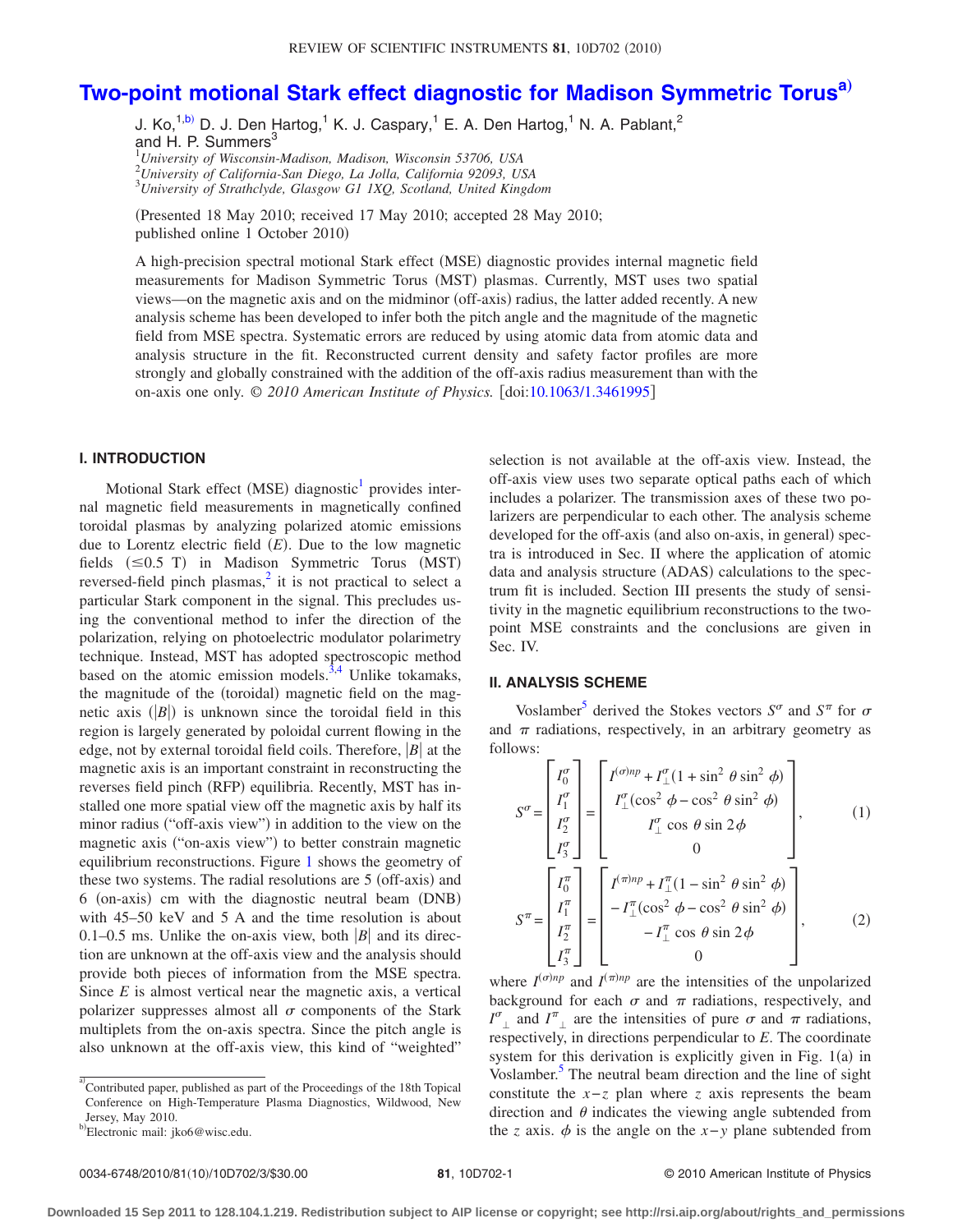<span id="page-1-0"></span>

FIG. 1. (Color online) MST geometry in the coordinate system given in Fig.  $1(a)$  in Voslamber (Ref. [5](#page-2-4)) for the on-axis (top) and off-axis (bottom) MSE views. The polarizer frame of reference is also given in both views  $(e_{\theta}$  and **e***y*. The small rectangles at the lower right of the figures indicate the position and shape of the periscopes.

the *x* axis to the  $B_{\perp}$ , the projection of the magnetic field *B* on the *x*−*y* plane. The polarizer frame of reference can be constructed such that the increasing  $\theta$  direction is its horizontal axis  $(\mathbf{e}_{\theta})$  and the *y* direction is its vertical axis  $(\mathbf{e}_y)$ , resulting in its transmission axis,  $\alpha$ , as shown in Fig. 1(a) in Voslamber.<sup>5</sup> The measured intensity after the polarizer can be obtained from the first Stokes parameter from the Muller matrix<sup>6</sup> calculation for the system with a polarizer for both  $\sigma$ and  $\pi$  radiations. The first parameter of the resultant Stokes vector is

$$
S_p(0) = \frac{1}{2} [I_0 + I_1 \cos(2\alpha) + I_2 \sin(2\alpha)],
$$
 (3)

<span id="page-1-1"></span>where  $I_i$  are from Eq. ([1](#page-0-2)) for  $\sigma$  radiation and Eq. ([2](#page-0-3)) for  $\pi$ radiation.

Equation  $(3)$  $(3)$  $(3)$  with the appropriate geometric parameters for MST can be used to analyze MSE spectra. Figure [1](#page-1-0) illustrates the MST geometry in the coordinate system given in Fig. 1(a) in Voslamber.<sup>5</sup> By virtue of the circular nature in the plasma cross section in MST, the magnetic field vector always lies on the  $x$ −*y* plane, i.e.,  $B = B_{\perp}$ . The spectrum fit is performed to determine the pitch angle  $(90° - \phi)$ , the spacing between the Stark multiplets  $(|B|)$ , and the intensity scaling factor. The relative intensities among the Stark multiplets  $(I_{\perp}$ 's) are obtained (and fixed during the fit) from either Mandl<sup> $\prime$ </sup> or ADAS package.<sup>8</sup> Figure [2](#page-1-2) shows an example of the fit for both on- and off-axis spectra where the raw spectra overplotted with the  $\sigma$ ,  $\pi$ , and total Gaussian curves. From these fits,  $|B|$  is  $0.56 \pm 0.02$  T from the on-axis, and  $0.47 \pm 0.08$  T from the off-axis. The pitch angles are effectively zero at the on-axis and  $40.02 \pm 9.9^{\circ}$  at the off-axis.

The fundamental drawback here is then the fact that it uses the theoretical and fixed  $I_{\perp}$ . For example,  $I_{\perp}$  values from Mandl $\frac{1}{x}$  are those calculated with the electric field = 10 MV/m. The approximate Stark electric field in MST

<span id="page-1-2"></span>

FIG. 2. (Color online) An example of the MSE spectrum fit from (a) on-axis and (b) off-axis system. The raw spectra (gray) are overplotted with  $\sigma$  (dotted),  $\pi$  (dashed), and total (solid) Gaussian fit curves. Note that there are two sets of Stark multiplets from the off-axis view which has two separate optical paths.

with the 45 keV beam and  $B \approx 0.5$  T is about 1.5 MV/m which is an order of magnitude smaller. Besides, the simple linear Stark effect, which is assumed in this analysis, can be comparable with the Zeeman effect and fine structures due to spin-orbit coupling. The sensitivity in  $|B|$  on the Stark multiplets' relative intensities has been investigated by fitting the on-axis spectra with different sets of relative intensities obtained from ADAS which takes into account these effects. Figure [3](#page-1-3) shows the on-axis  $|B|$  from the MSE spectrum fit as a function of Lorentz electric field with which ADAS can produce different sets of relative intensities. One can calculate a new Lorentz electric field from the beam energy and  $|B|$  from the spectrum fit and can compare it with that which corresponds to the set of relative intensities used in the fit. Only one  $|B|$  value can have the identical Lorentz fields and this  $|B|$  is used to normalize the other magnetic fields in Fig. [3.](#page-1-3) This result implies errors less than 2% in the inferred *B* due to the uncertainties in the relative intensities can exist. This is far less than 20%–40% change in the intensities

<span id="page-1-3"></span>

FIG. 3. (Color online)  $|B|$  obtained from the MSE spectrum fit using several sets of relative intensities among Stark multiplets as a function of Lorentz fields. The data are normalized by  $|B|$  at "true" Lorentz field.

**Downloaded 15 Sep 2011 to 128.104.1.219. Redistribution subject to AIP license or copyright; see http://rsi.aip.org/about/rights\_and\_permissions**